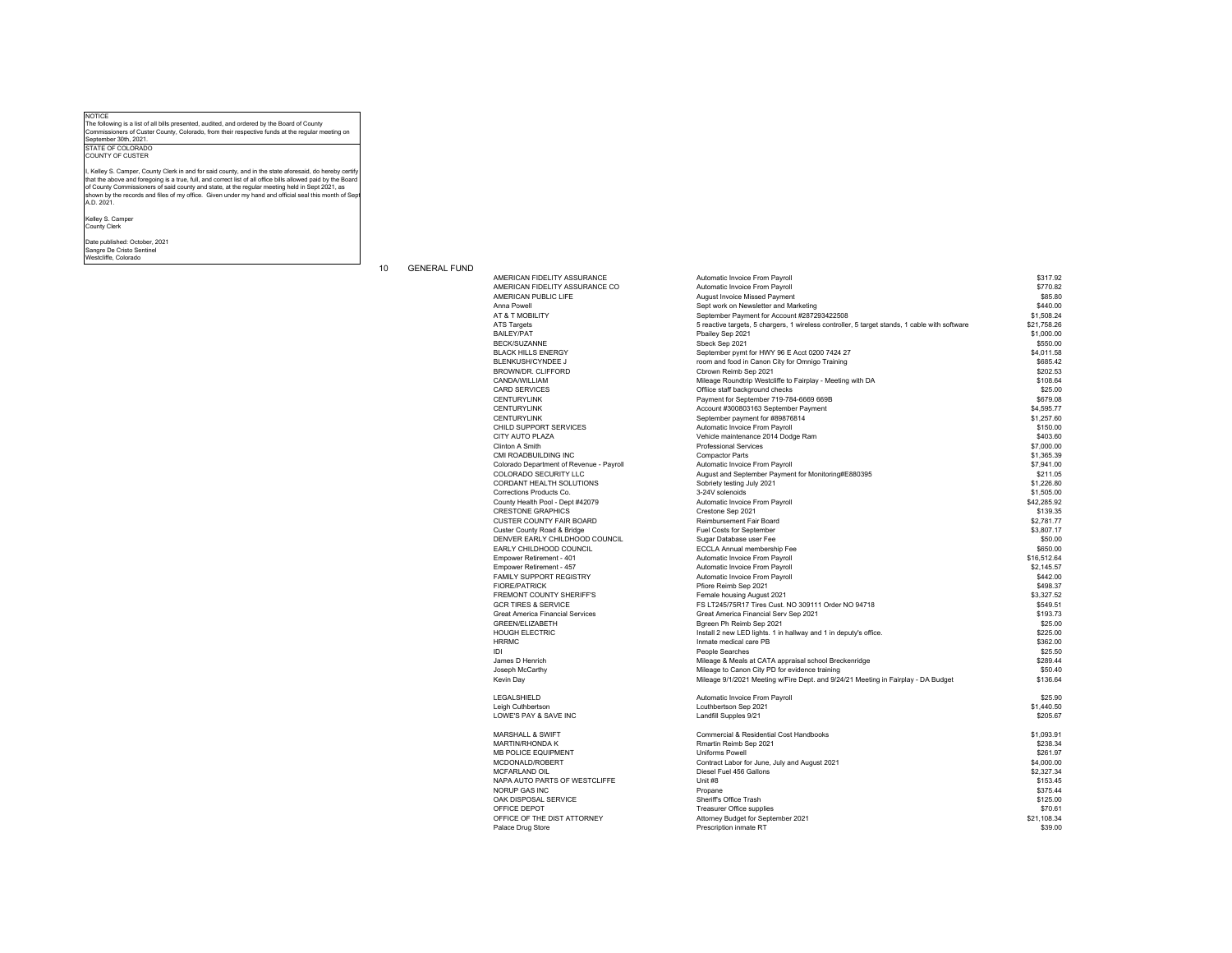|    |                      | PATIENT CENTERED PRACTICES                                    | William Hitt DOT Physical                                                                        | \$100.00                |              |
|----|----------------------|---------------------------------------------------------------|--------------------------------------------------------------------------------------------------|-------------------------|--------------|
|    |                      | Pi Variables, Inc.                                            | 10 rechargeable paired flares, 5 blue/blue, 5 red/red                                            | \$645.00                |              |
|    |                      | PITNEY BOWES                                                  | September Lease for Postage Machine                                                              | \$811.71                |              |
|    |                      | Roger Gregg                                                   | Herbicide Purchase                                                                               | \$143.76                |              |
|    |                      | ROGERS/KRIS                                                   | Krogers Phone Reimb Sep 2021                                                                     | \$25.00                 |              |
|    |                      | ROUND MTN WATER & SANITATION                                  | 615 Rosita Ave.                                                                                  | \$793.60                |              |
|    |                      | SALT LAKE WHOLESALE SPORTS                                    | SO 6539 ammo from 2020 order                                                                     | \$1,060.00              |              |
|    |                      | SAN ISABEL ELECTRIC ASSOC INC                                 | 200 County Road 290                                                                              | \$643.45                |              |
|    |                      | SANGRE DE CRISTO ELECTRIC                                     | Power<br>Display Ad 2 x 4.5 b/w - Permits Required for Custer County Short Term Rental           | \$300.80<br>\$50.00     |              |
|    |                      | Sangre de Cristo Sentinel<br>SANOFI PASTEUR INC.              | Sanofi Pasteur Sep 2021                                                                          | \$82.27                 |              |
|    |                      | SBA STRUCTURES LLC                                            | <b>Tower Site Rent</b>                                                                           | \$260.84                |              |
|    |                      | Scott Hinshaw                                                 | Fuel and Food for Kansas Extradiction of Inmate                                                  | \$220.76                |              |
|    |                      | Social Security Administration - Payroll                      | Automatic Invoice From Payroll                                                                   | \$43,726.85             |              |
|    |                      | <b>Stacy Terrill</b>                                          | Sept Zoom Acct Fee                                                                               | \$518.04                |              |
|    |                      | STATE OF COLORADO                                             | MV renewals                                                                                      | \$389.04                |              |
|    |                      | SYNCB AMAZON                                                  | Vinyl Gloves Medium Qty 2 boxes                                                                  | \$22.98                 |              |
|    |                      | T&J PEST CONTROL                                              | Pest Control Service                                                                             | \$200.00                |              |
|    |                      | THERMO FLUIDS INC<br>THIFM/MICHAFI                            | Fee Used Oil Stop RN 87067906-2104368223<br>LG System Installation Court House                   | \$174.00<br>\$5,706.50  |              |
|    |                      | <b>TIM TIMORA</b>                                             | Power supply replacement on Larcan channel 24 to channel 9                                       | \$300.00                |              |
|    |                      | Tina Jones                                                    | Family Dollar - Purchase of water, coffee, creamer, and candy for Commissioner's meeting         | \$44.65                 |              |
|    |                      | <b>Tom Flower</b>                                             | Mileage Roundtrip - Westcliffe to Fairplay - Meeting with DA                                     | \$108.64                |              |
|    |                      | Tony's Mountain Pizza                                         | Posse Meeting                                                                                    | \$87.11                 |              |
|    |                      | TOTAL OFFICE SOLUTIONS                                        | Office and Election supplies                                                                     | \$286.67                |              |
|    |                      | UNITED REPROGRAPHIC SUPPLY                                    | Shipping for mapping supplies-paper & ink                                                        | \$48.91                 |              |
|    |                      | US FOODS. INC                                                 | Inmate's food                                                                                    | \$175.17                |              |
|    |                      | <b>US POSTMASTER</b>                                          | <b>Ballot Postage</b>                                                                            | \$1,800.00              |              |
|    |                      | VALLEY ACE HOME CENTER<br>Vernon Roth                         | 3 Invoices Landfill Supples Cust. NO 1440 / 5 9/21<br>Coroner Work, Death Investigation          | \$475.44<br>\$450.00    |              |
|    |                      | VISA                                                          | 1085 August 2021 Visa Statement                                                                  | \$10,035.13             |              |
|    |                      | WELLS FARGO FINANCIAL LEASING                                 | HP Wide Format Lease                                                                             | \$304.83                |              |
|    |                      | WEST CENTRAL MENTAL HEALTH                                    | <b>JBBS</b> Inmate services                                                                      | \$1,450.10              |              |
|    |                      | WET MOUNTAIN TRIBUNE                                          | Service Ads for September                                                                        | \$265.52                |              |
|    |                      | Wright Appliance Service Repair, LLC                          | service call to check on Dryer & Washer - all okay                                               | \$100.00                |              |
|    |                      | WYATT/CHERYL                                                  | Cwyatt Reimb Sep 2021                                                                            | \$265.42                |              |
|    |                      | <b>XFROX CORP</b>                                             | B8045H Y4X-829958                                                                                | \$431.46                |              |
|    |                      | XEROX FINANCIAL SERVICES LLC<br>YBARRA/STEPHANIE              | Lease Pymt for Contract 020-0074711-001<br>Mileage to Clean Airport 8-18-21, 9-9-21, and 9-15-21 | \$855.23<br>\$33.60     |              |
|    |                      |                                                               |                                                                                                  |                         | \$237.154.98 |
| 20 | ROAD AND BRIDGE FUND |                                                               |                                                                                                  |                         |              |
|    |                      | 4 RIVERS EQUIPMENT                                            | Supplies                                                                                         | \$1,035.15              |              |
|    |                      | AMERICAN FIDELITY ASSURANCE                                   | Automatic Invoice From Payroll                                                                   | \$962.34                |              |
|    |                      | AMERICAN FIDELITY ASSURANCE CO.                               | Automatic Invoice From Pavroll                                                                   | \$100.00                |              |
|    |                      | AT & T MOBILITY<br><b>BEACH REDI-MIX</b>                      | September Payment for Account #287293422508<br><b>Barrier Block</b>                              | \$82.61<br>\$780.00     |              |
|    |                      |                                                               |                                                                                                  |                         |              |
|    |                      | BELLHAUS TOOL LLC<br><b>BIOSYSTEMS INC</b>                    | Gloves<br>Bio Slid 55 gl. Dr                                                                     | \$38.00<br>\$985.00     |              |
|    |                      | <b>BLACK HILLS ENERGY</b>                                     | September pymt for 213 N 4Th St Acct 4773 5455 86                                                | \$257.20                |              |
|    |                      | <b>CENTURYLINK</b>                                            | September payment for 719-784-3455 073B                                                          | \$200.13                |              |
|    |                      | COLO DEPT OF LABOR-EMPLOYMENT                                 | Wetmore/Westcliffe Storage Tank Resistration                                                     | \$140.00                |              |
|    |                      | Colorado Department of Revenue - Payroll                      | Automatic Invoice From Payroll                                                                   | \$2,246.00              |              |
|    |                      | CORPORATE BILLING LLC                                         | <b>Transmission Repair Mack</b>                                                                  | \$3,133.62              |              |
|    |                      | County Health Pool - Dept #42079                              | Automatic Invoice From Payroll                                                                   | \$17,008.59             |              |
|    |                      | Custer County Road & Bridge                                   | Petty Cash                                                                                       | \$165.83                |              |
|    |                      | EATON SALES & SERVICE LLC<br>Empower Retirement - 401         | Supplies<br>Automatic Invoice From Payroll                                                       | \$424.77<br>\$5,458.24  |              |
|    |                      | Empower Retirement - 457                                      | Automatic Invoice From Payroll                                                                   | \$459.27                |              |
|    |                      | FREMONT PAVING & REDI-MIX                                     | 226.4 1/2" HBP                                                                                   | \$122,477.55            |              |
|    |                      | GALETON                                                       | Supplies                                                                                         | \$103.02                |              |
|    |                      | <b>GCR TIRES &amp; SERVICE</b>                                | Repairs of Tires                                                                                 | \$2,259.60              |              |
|    |                      | KAGAN & SON LLC                                               | Road Base                                                                                        | \$1,968.75              |              |
|    |                      | LEGALSHIELD                                                   | Automatic Invoice From Payroll                                                                   | \$25.90                 |              |
|    |                      | MCFARLAND OIL                                                 | Clear #2                                                                                         | \$21,406.56             |              |
|    |                      | MHC KFNWORTH<br>NAPA AUTO PARTS OF WESTCLIFFE                 | Repairs Tk3                                                                                      | \$9,759.37              |              |
|    |                      | OAK DISPOSAL SERVICE                                          | Supplies<br><b>Trash Removal</b>                                                                 | \$545.68<br>\$50.00     |              |
|    |                      | PROCOM                                                        | Pre Employment Drug Upton and 3 random drug test                                                 | \$194.00                |              |
|    |                      | <b>QualCorr Engineering</b>                                   | <b>UST Monitoring &amp; Testing</b>                                                              | \$1,235.00              |              |
|    |                      | RHINO LININGS                                                 | Fuel Tank                                                                                        | \$945.00                |              |
|    |                      | ROUND MTN WATER & SANITATION                                  | <b>Water Service</b>                                                                             | \$84.40                 |              |
|    |                      | SAN ISABEL ELECTRIC ASSOC INC                                 | Wetmore Shop                                                                                     | \$85.19                 |              |
|    |                      | SEIFERT ENTERPRISES LLC                                       | Naturals                                                                                         | \$3,477.60              |              |
|    |                      | Social Security Administration - Payroll<br>THERMO FLUIDS INC | Automatic Invoice From Payroll<br>Removal of old Oil                                             | \$13,271.80<br>\$335.00 |              |
|    |                      | VALLEY ACE HOME CENTER                                        | Supplies                                                                                         | \$107.73                |              |
|    |                      | <b>VISA</b>                                                   | Gravel Pit Fee                                                                                   | \$809.56                |              |
|    |                      |                                                               |                                                                                                  |                         |              |